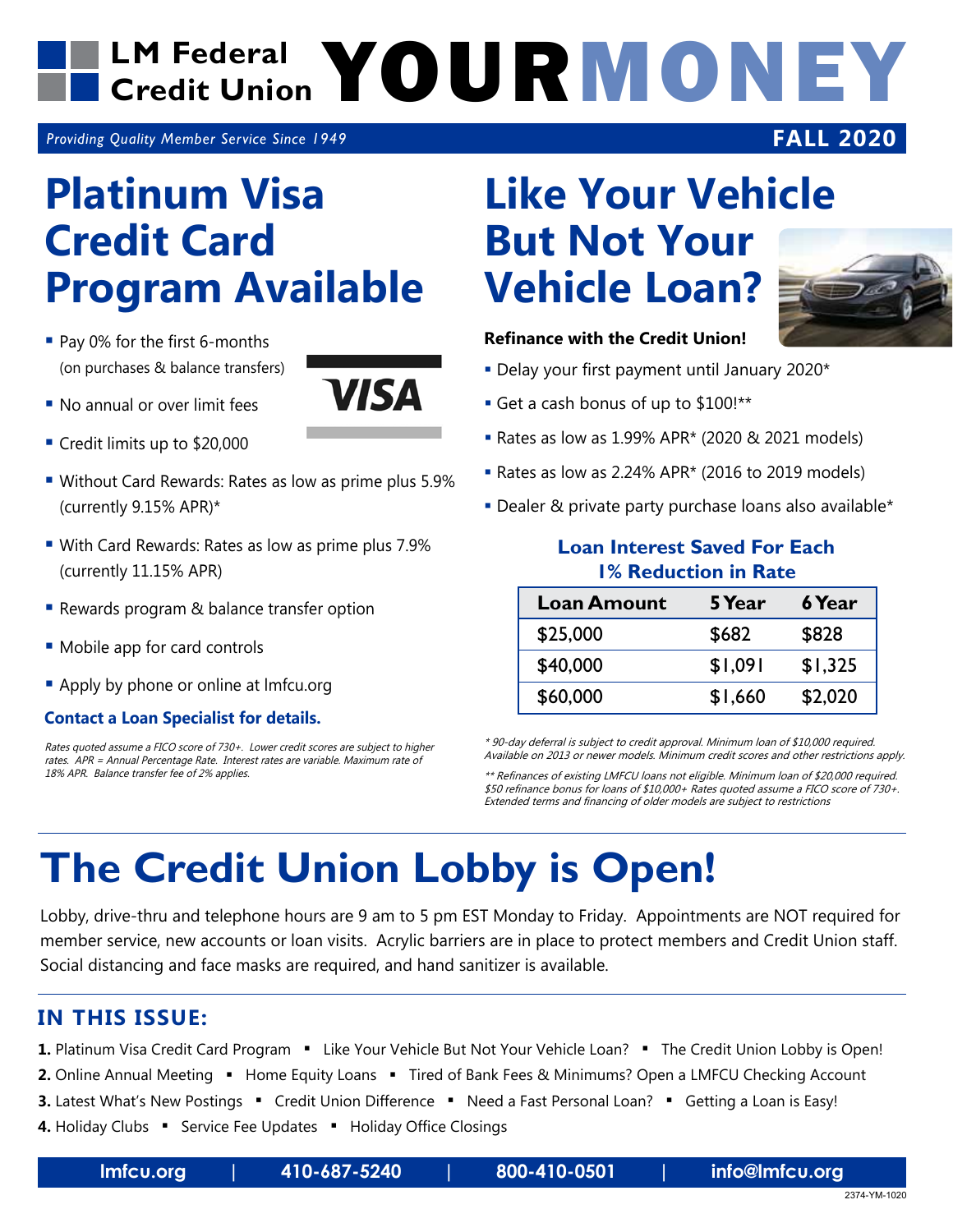## **Annual Meeting October 26th - Online Meeting!**

#### **Due to COVID-19 we are holding our annual meeting online!**

Each year, we invite our members and staff to gather and reflect on the previous year's successes and events. Follow along as we take a look back at 2019 and review the financial state of the Credit Union. You will have the chance to exercise your rights as a member-owner of the Credit Union by getting to know the LMFCU team and participating in the voting process.

#### **You may join us at 5:15 PM on Monday, October 26th on ZOOM.**

Zoom is a free online video chat service accessible at zoom.com Members may also listen by phone, but not participate by this method.

Register to attend by sending an email to email@lmfcu.org or by calling the office.

After registering, you will receive a confirmation email containing additional information about joining the meeting. When you click on the link, download the Zoom interface.

Our Annual Report will be available for download at lmfcu.org or by calling the office.

#### **Questions? Call 410-687-5240 ext. 513 to speak with Janelle Anstiss.**

## **Home Equity Loans!**

**Need to payoff high rate debts or complete home improvements?**

Open a new home equity line of credit - Pay Only 1.99% APR!\*

OR Fixed rate home equity loan rates as low as 3.49% APR\*

Get a \$100 cash bonus with a loan of \$25,000+

Low minimum payments and no closing costs\*\*

Settle your loan at LMFCU or a location convenient to you.

### **Questions? Call 800-410-0501 or visit lmfcu.org**

APR = Annual Percentage Rate.

\*Available for the first 6 months. Fixed rate assumes a FICO score of 730+ and a 5-year term with an 70% loan to value. 10-year rate is as low as 3.99% APR. Certain restrictions apply. Minimum \$20,000 line or loan required for closing cost waiver. Closing costs must be repaid if the loan or line is paid off within 3-years. Application must be received by 12/31/2020. Loan must be the 1st or 2nd lien on the property and must be secured by your primary residence in MD, DC, PA, DE, NJ or VA. Rates are subject to change without notice. Other restrictions apply.

### **Tired of High Bank Fees & Minimum Balances?**

#### **Open a LMFCU regular checking account!**

Avoid the \$5 monthly service fee if:

- You maintain a \$500 average monthly balance in checking, OR
- You maintain \$2,500 in average balances in all your accounts, OR
- **You are under age 23 or over age 61**

All accounts include a Visa Check card, Online, Mobile & Telephone Banking, Internet Bill Payment, the card controls mobile app, eStatements, mobile check deposit, and more!

**Contact the office to open an account by telephone or through lmfcu.org**

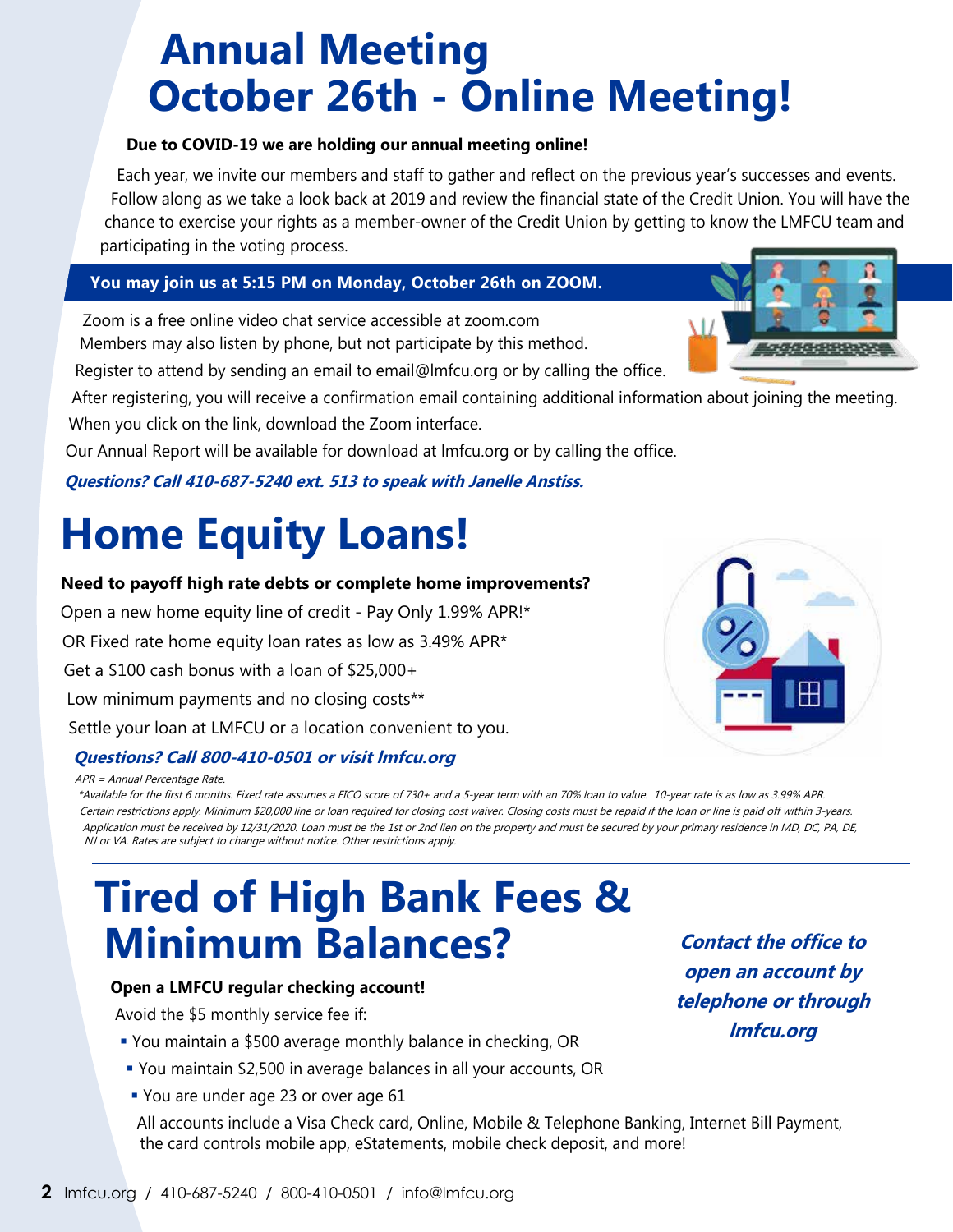### **Latest What's New Postings @ LMFCU.ORG**

Get Your Finances In Order Before the Holidays - Ever feel like your debt is difficult to manage?

**Getting a Loan Without Visiting The Office! -** Get any type of loan without visiting our office!

**4 Reasons Retirement Planning Starts Early -** It's never too early to begin planning for your retirement.

**What to Consider Before Co-Signing a Loan -** Understand all the risks involved before co-signing a loan.

Why You Should Avoid Payday Loans - Payday loans can quickly spin out of control and put you into even greater debt.

**FBI Sees Rise in Online Shopping Scams -** Watch for fraudulent websites via social media platforms and popular online search engines.

**What to Look for When Buying Used Vehicles -** What to look for when you're in the market for a used vehicle.

# **Credit Union Difference**

When you apply for a loan or open a new account, you are typically helped by the same LMFCU employee from start to finish. You are given the employee's name, email address and phone number so that you can reach them directly. Always feel free to reach out to them should you have any questions or concerns. We are not perfect, but we will always make the effort!



## **Need a Fast Personal Loan?**

**Personal loan rates are as low as 7.99% APR. Our maximum loan is \$20,000.**

Need to pay for your vacation, payoff a high rate credit card, fix up your vehicle or perform home improvements?

Apply for a loan by telephone or online at lmfcu.org in less than 10 minutes. Loans are typically approved on the spot or within an hour.

You may sign your loan documents using any device including your smart phone with a secure e-signature.



**Getting a Loan is Easy! No Need To Visit The Office!**

Apply for a loan in as little as 10 minutes, online at lmfcu.org or by telephone.

> Loans are typically approved within an hour or by the next business morning.

 Sign your loan agreements with a secure e-signature.

 Funds are disbursed by electronic transfer or FedEx.

 Home Equity Loans are settled at the Credit Union or at a location convenient to you.

APR = Annual Percentage Rate. Rate quoted assumes a FICO score of 730+.